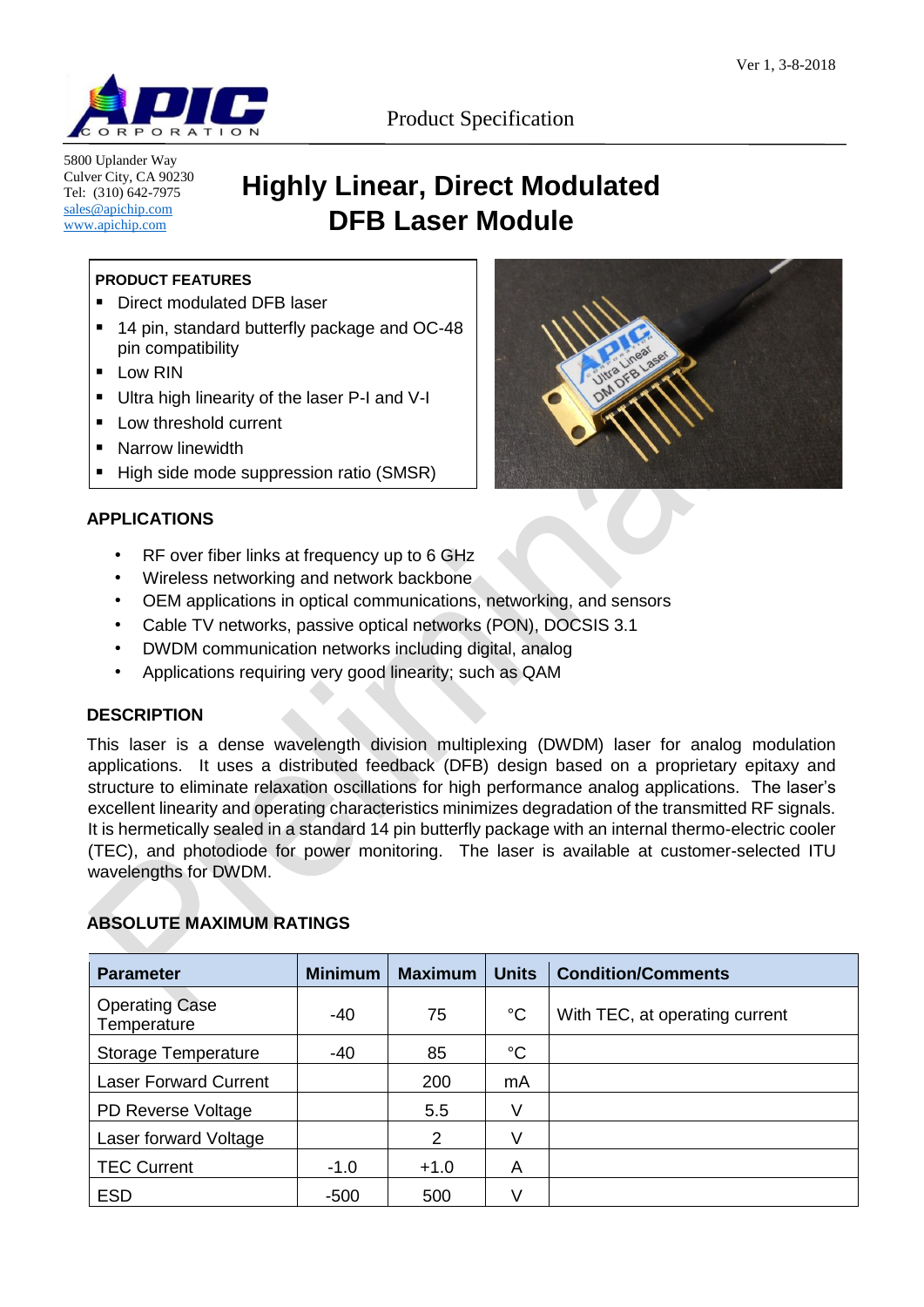

## **OPTICAL AND ELECTRICAL SPECIFICATIONS**

| <b>Parameter</b>                          | <b>Symbol</b>    | Min. | Typ.   | Max.   | <b>Units</b>  | <b>Condition/Comments</b>               |
|-------------------------------------------|------------------|------|--------|--------|---------------|-----------------------------------------|
| 3-dB band width                           | f                | 6    | 6.5    | 10     | GHz           |                                         |
| Operational<br>Wavelength                 | λ                | 1530 |        | 1565   | nm            | On standard 100 GHz ITU<br>channel grid |
| <b>Optical Output</b><br>Power            | $P_{\rm O}$      | 10   |        | 40     | mW            | Application-dependent                   |
| <b>Optical Return</b><br>Loss             | <b>ORL</b>       | 40   | 45     |        | dB            |                                         |
| Side mode<br>Suppression<br>Ratio         | <b>SMSR</b>      | 35   | 45     |        | dB            | At operating current                    |
| <b>Relative Intensity</b><br><b>Noise</b> | <b>RIN</b>       |      | $-162$ | $-155$ | dB/Hz         | At operating current                    |
| Laser Threshold<br>Current                | $I_{th}$         | 9    | 10     | 12     | mA            |                                         |
| <b>Operating Current</b>                  | $I_{op}$         |      | 150    | 200    | mA            |                                         |
| Forward voltage                           | $V_f$            |      |        | 2.0    | V             | At operating bias                       |
| Polarization<br><b>Extinction Ratio</b>   | <b>PER</b>       |      | 19     |        | dB            |                                         |
| <b>Third Order</b><br>Intercept Point     | IIP <sub>3</sub> | 35   | 40     |        | dBm           | At operating bias                       |
| Spurious-free<br>dynamic range            | <b>SFDR</b>      |      | 119    |        | $dB·Hz^{2/3}$ | At operating bias                       |

# **MECHANICAL SPECIFICATIONS**

| <b>Parameter</b>               | <b>Symbol</b> | <b>Minimum</b>             | <b>Maximum</b> | <b>Units</b> | <b>Condition/Comments</b>                                                              |
|--------------------------------|---------------|----------------------------|----------------|--------------|----------------------------------------------------------------------------------------|
| <b>Dimensions</b>              | LxWxH         | 20.83 x<br>$12.7 \times 7$ |                | mm           |                                                                                        |
| <b>Fiber Pigtail</b><br>Length | FL            | 0.95                       | 1.05           | m            | Standard is 1 m; other lengths<br>available subject to lead time<br>and order minimums |
| Pigtail<br>Termination         |               |                            |                |              | FC/APC, with PM single<br>mode fiber (FC/PC not<br>recommended)                        |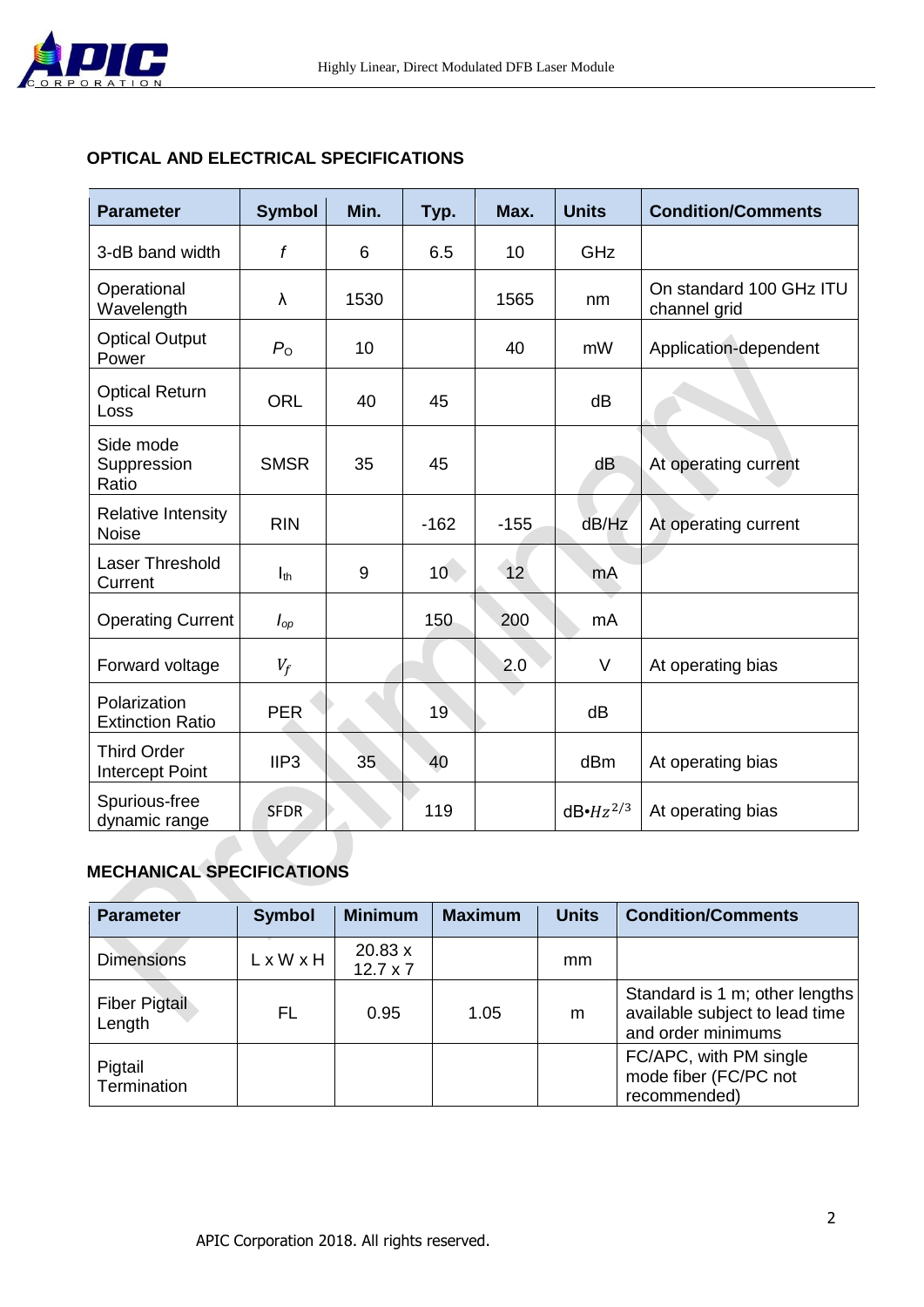

## **LASER CHARACTERISTICS**

The typical test data for laser module power as a function of injected current (P-I), forward voltage as a function of injected current (I-V), relative intensity noise (RIN), and laser spectrum are shown below.

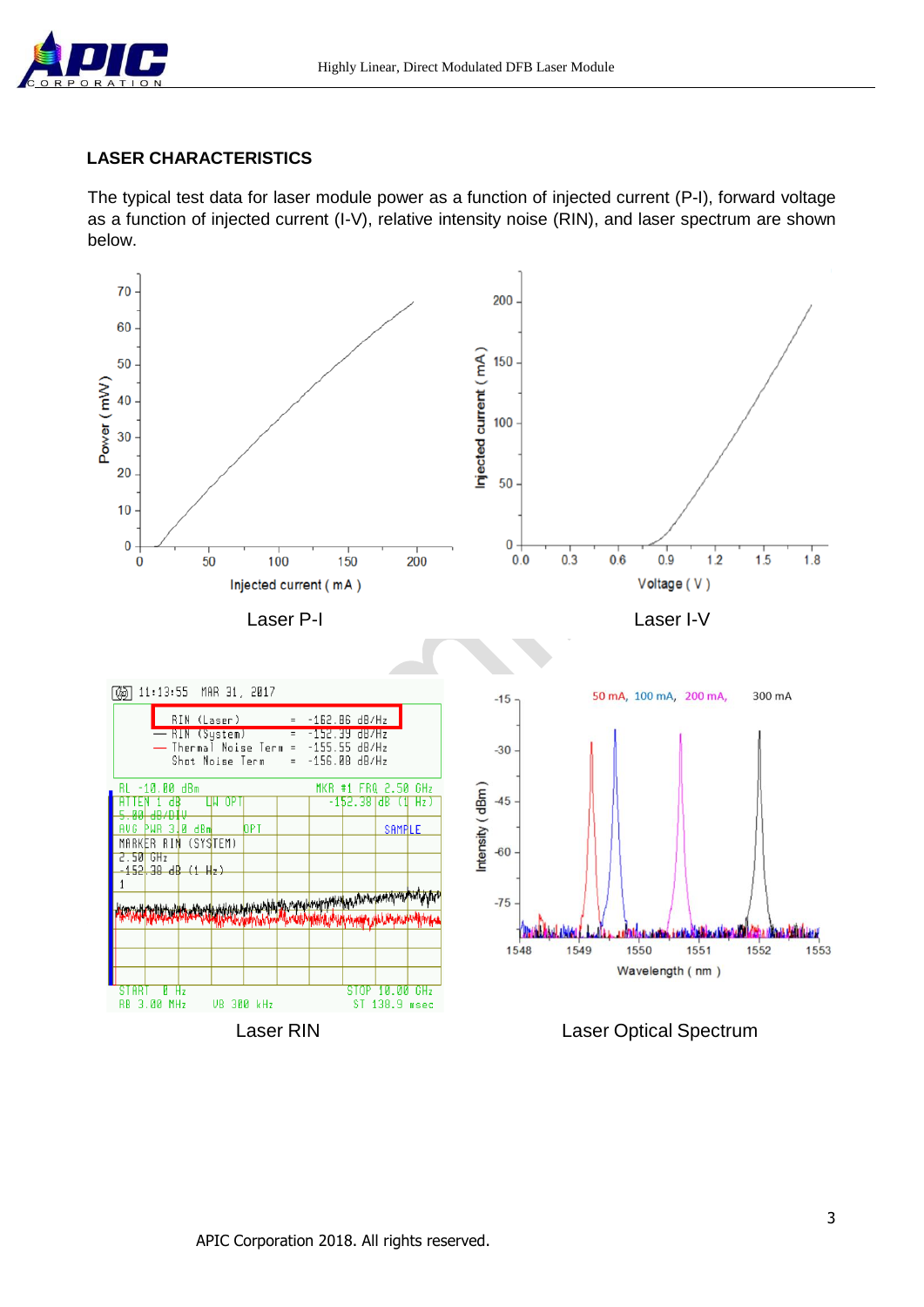

### **PACKAGE DRAWING**



#### **PIN ASSIGNMENTS**



#### **PIN Connections**

| Pin number | Function             |
|------------|----------------------|
| 1          | Thermistor           |
| 2          | Thermistor           |
| 3          | Laser Cathode        |
| 4          | PD Anode             |
| 5          | PD Cathode           |
| 6          | TEC $(+)$            |
| 7          | TEC $(-)$            |
| 8          | NC                   |
| 9          | NC                   |
| 10         | NC                   |
| 11         | Laser anode case GND |
| 12         | Laser cathode        |
| 13         | GND                  |
| 14         | NC                   |